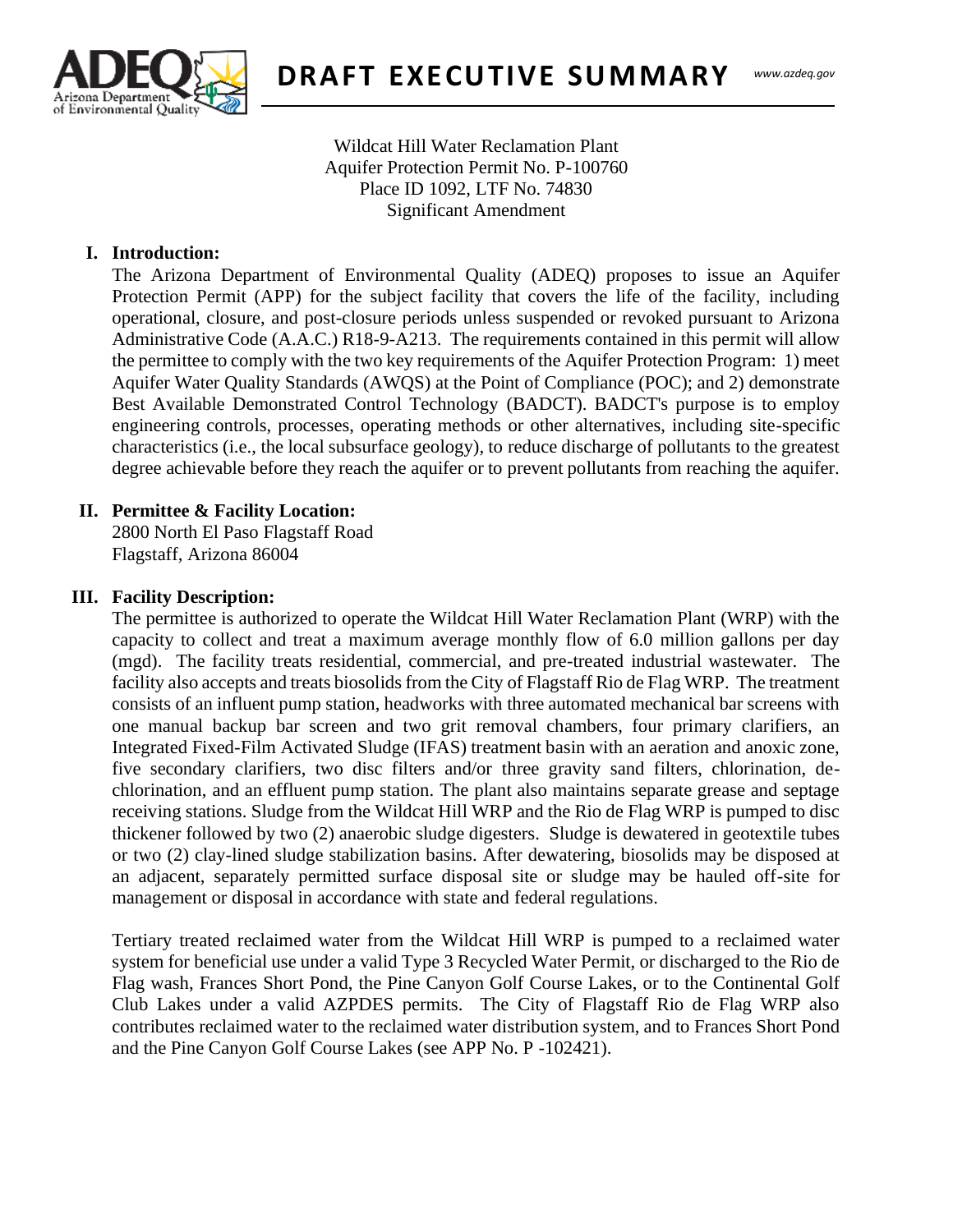

The Wildcat Hill WRP produces reclaimed water meeting Class A+ Reclaimed Water Standards (A.A.C. R18-11, Article 3) which may be delivered for beneficial use under a valid reclaimed water permit (A.A.C. R18-9 Article 7). Chemical feed facilities are available to add coagulants or polymers to ensure that the filtered reclaimed water complies with the 24-hour turbidity requirements.

## **IV. Amendment Description:**

ADEQ reviewed and approved this permit amendment as follows:

- 1. Changed the monitoring frequency for Volatile Organic Compounds (VOCs) from semiannually to annually in Table 1A
- 2. Changed the AL and DL for Total Nitrogen to 8 mg/l and 10 mg/l from 'Reserved'.
- 3. In Table II for POC #1 (Sampling Point 6):
	- a) Changed monitoring frequency for Total Nitrogen, Nitrite-Nitrate, Nitrite as N, Total Kjeldahl Nitrogen (TKN), total coliform, and Groundwater Level from monthly to quarterly.
	- b) Changed monitoring frequency for metals and VOCs from semi-annually to annually.
	- c) Replaced Total Coliform with *E coli* as a quarterly monitoring parameter.
- 4. Removed Piezometer PZ-1 as a monitoring well and list it as a conceptual well.
- 5. Removed Sampling Point 7 from the Permit and include Groundwater Level Monitoring to Sampling Point 6 in Table II.
- 6. Changed Total Coliform and *E coli* units from CFU to MPN for Tables IA and IB.
- 7. Updated the closure and post closure cost.
- 8. Changed the Reclaimed Water Classification from Class A to Class A+
- 9. Approved the compliance schedule items #1 and #2 as required by previous permit

The permit category for this amendment was determined to be an "Significant Amendment" as per A.A.C. R18-9-A211(B)(4)(7).

## **V. Regulatory Status**

The latest inspection dated November 7, 2016 indicates that the facility was found to be in compliance with the APP and Arizona rules and statutes.

# **VI. Best Available Demonstrated Control Technology (BADCT):**

The WRP is designed, constructed, operated, and maintained to meet the treatment performance criteria for existing facilities as specified in A.A.C. R18-9-B205. The facility shall meet the requirements for industrial pre-treatment as per A.A.C. R18-9-B204(B)(6)(b).

# **VII. Compliance with Aquifer Water Quality Standards (AWQS):**

To ensure that site operations do not result in violation of Aquifer Water Quality Standards at the point of compliance, representative samples of the effluent will be collected at the sampling point for final effluent and reclaimed water (see Section 4.2, Table IA, in the permit).